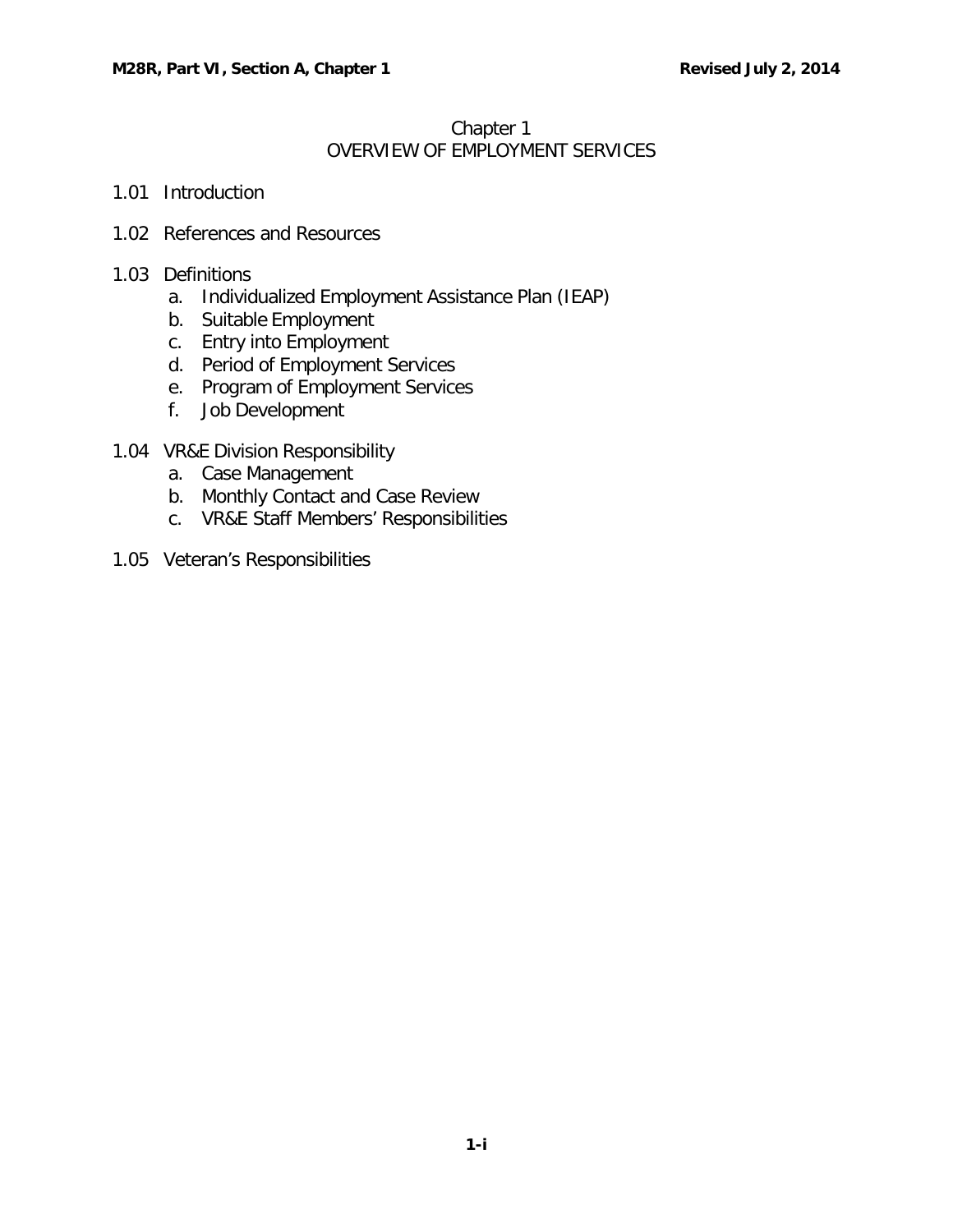#### Chapter 1 OVERVIEW OF EMPLOYMENT SERVICES

#### <span id="page-1-0"></span>1.01 Introduction

The purpose of the Department of Veterans Affairs (VA) Vocational Rehabilitation and Employment (VR&E) Program is "to provide for all services and assistance necessary to enable Veterans with service- connected disabilities to become employable and to maintain suitable employment." (Title 38, United States Code (U.S.C.) 3100) The program's intent is to help Veterans reach suitable employment and/or an independent living goal, when applicable. VA provides training or education to Veterans when needed in order for them to reach a rehabilitation goal. However, in some cases employment services alone are sufficient to help the Veteran reach suitable employment. M28R, Part VI discusses employment services both as a standalone service and as the final element of a program of rehabilitation through long-term or short-term training.

VA will provide employment services to Veterans when all of the following conditions are met:

- VA has provided the Veteran a comprehensive evaluation.
- VA has found the Veteran entitled to Chapter 31 benefits under 38 Code of Federal Regulations (CFR) 21.51, or he/she meets the criteria under 38 CFR 21.47, in which he/she is a current or previous participant in a rehabilitation program.
- VA has identified the Veteran's need for employment services, and the case manager has verified that the needed services are available.
- The Veteran's Individualized Written Rehabilitation Plan (IWRP) or Individualized Employment Assistance Plan (IEAP) includes the identified services.
- <span id="page-1-1"></span>1.02 References and Resources

| Laws:        | 38 U.S.C. 3100<br>38 U.S.C. 3104<br>38 U.S.C. 3117           |
|--------------|--------------------------------------------------------------|
| Regulations: | 38 CFR 21.47<br>38 CFR 21.51<br>38 CFR 21.73<br>38 CFR 21.84 |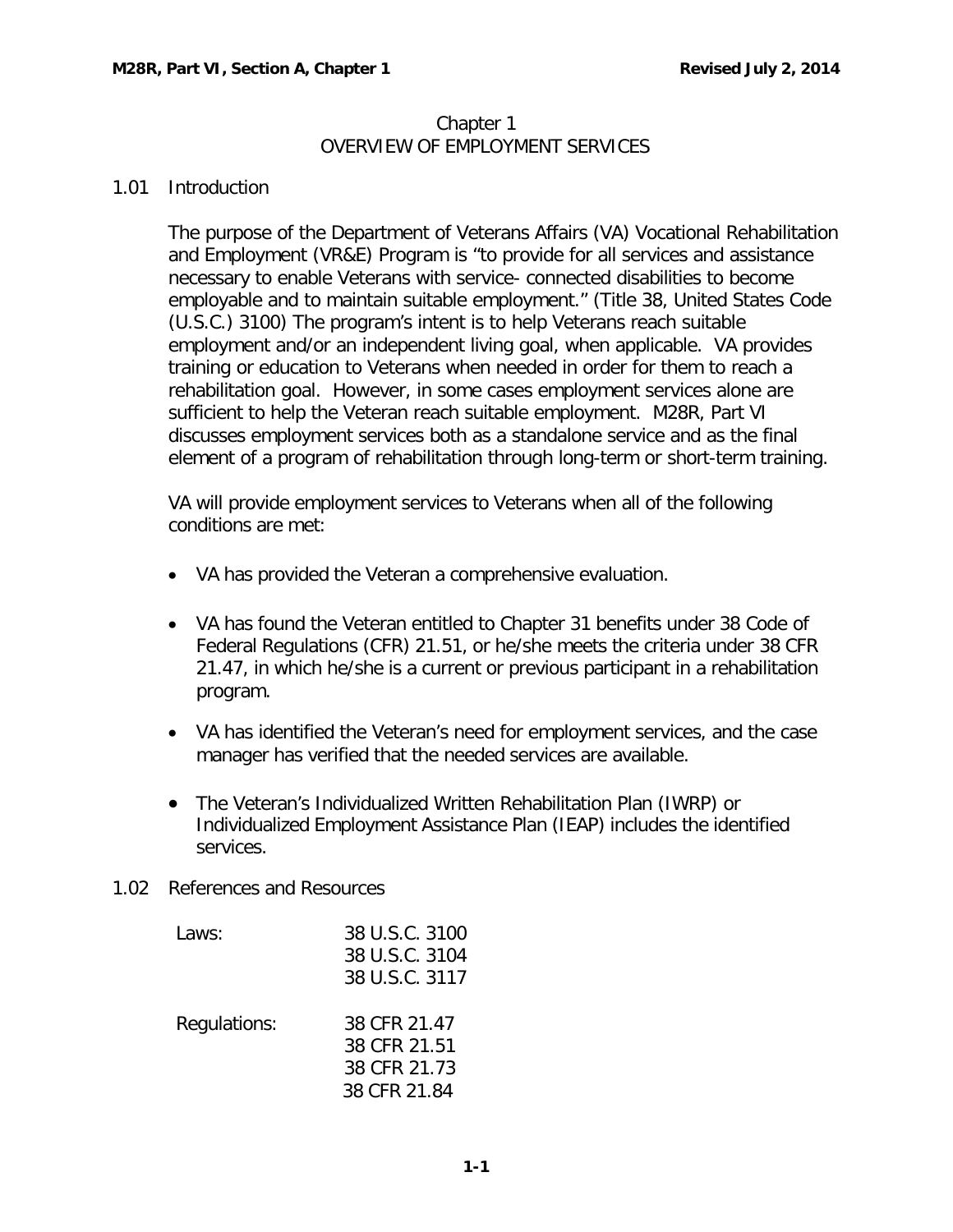CFR 21.88 CFR 21.196 CFR 21.250 CFR 21.362 CFR 21.364

## <span id="page-2-1"></span><span id="page-2-0"></span>1.03 Definitions

a. Individualized Employment Assistance Plan (IEAP)

An IEAP is a signed agreement between the Employment Coordinator (EC) or Vocational Rehabilitation Counselor (VRC) and Veteran. An IEAP specifies all necessary services to assist the Veteran obtain and maintain suitable employment. The IEAP also identifies VA's responsibilities, the Veteran's responsibilities, service providers, evaluation criteria and the period of services.

<span id="page-2-2"></span>b. Suitable Employment

Suitable employment is employment that is compatible with the Veteran's disability conditions and is consistent with his/her interests, aptitudes and abilities.

<span id="page-2-3"></span>c. Entry into Employment

38 CFR 21.72(a)(2) explains that the services to be provided may include training the Veteran to the level generally recognized as necessary for entry into employment in a suitable occupation. It further explains that Veterans will be provided training in a particular degree, diploma or certificate necessary for entry into the planned vocational goal.

For example, if it is determined that the most appropriate vocational goal for a Veteran is Social Worker, the Veteran will be provided training for a master's degree in Social Work, which is regarded as necessary for employment in that occupation. However, if the most appropriate vocational goal is determined to be Case Aide or Case Worker, the Veteran will instead be provided training for a bachelor's degree in Social Work.

<span id="page-2-4"></span>d. Period of Employment Services

This refers to the period of time during which services will be provided to the Veteran. Services may include counseling, medical, social and other placement and post-placement assistance to be provided to a Veteran under an IEAP.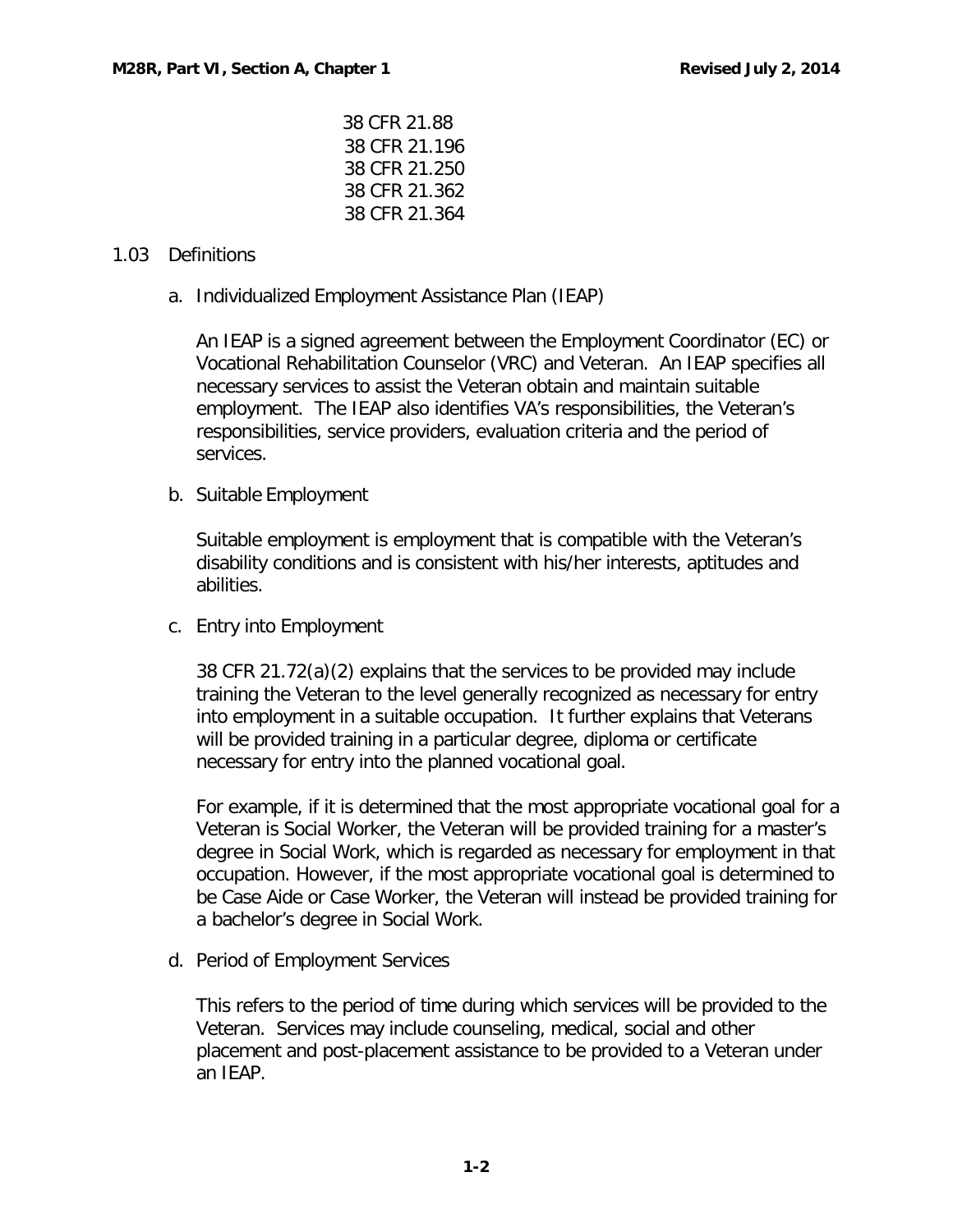<span id="page-3-0"></span>e. Program of Employment Services

This refers to an IEAP developed for a Veteran whose eligibility is limited to employment services only per 38 U.S.C. 3117.

<span id="page-3-1"></span>f. Job Development

Job development refers to a comprehensive, professional set of services to assist the Veteran in obtaining suitable employment and does not merely consist of soliciting jobs on behalf of the Veteran.

1. Benefits of Job Development

VA staff must engage in job development activities to increase the likelihood that Veterans with disabilities will obtain suitable employment with cooperating employers. Successful job development is advantageous to both employers and Veterans as follows:

• Benefit to Employers

Referral of suitably trained and well-prepared Veterans who have received the necessary support services, such as adjustment counseling and job modification, benefits employers directly through the referred Veterans' long-term productivity.

• Benefit to Veterans

Successful referrals of Veterans result in suitable employment of the Veterans and contribute to an ongoing benefit by establishing a network of employers who are invested in employing Veterans referred by the VR&E Division.

2. Aspects of Job Development

Job development enhances the Veteran's job readiness by assisting with the following activities:

• Referral to Job Clubs

VR&E Divisions may establish a job club or refer Veterans to existing job clubs in the local area. A job club operates in a structured setting where groups of Veterans work together on various activities that may enhance their job search and develop their job-seeking skills.

• Access to Job Lab Resources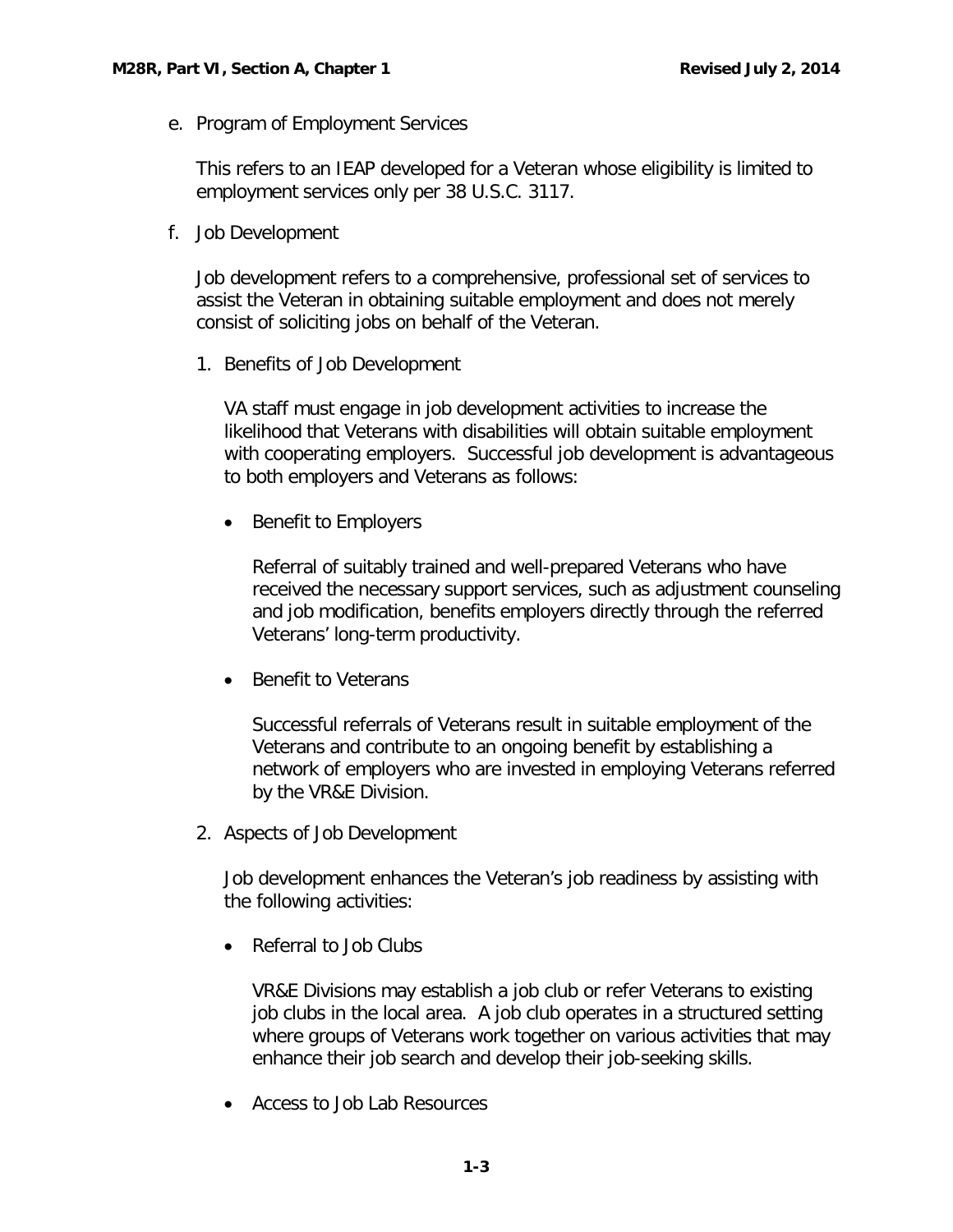The VR&E's job lab resources include access to computers with Internet capabilities, which allow Veterans to conduct an online job search online and access the VetSuccess.gov website.

### <span id="page-4-0"></span>1.04 VR&E Division Responsibility

VR&E responsibility does not end when the Veteran completes his/her education, training or job placement. VR&E is responsible for assisting the Veteran until he/she satisfactorily adjusts to employment and the Veteran's condition meets the requirements for declaring him/her rehabilitated under 38 CFR 21.283.

<span id="page-4-1"></span>a. Case Management

Success of a Veteran's rehabilitation depends on the final phase of his/her program. This period requires effective caseload management to ensure Veterans are provided with time-sensitive necessary services efficiently. Procedures outlined in M28R, Part VI will help case managers carry out these responsibilities. The case manager must ensure the Veteran receives tangible employment services. The case manager may personally provide those services or coordinate them through a Disabled Veterans Outreach Program (DVOP) specialist or contractor.

<span id="page-4-2"></span>b. Monthly Contact and Case Review

The case manager will maintain, at minimum, monthly contact with the Veteran to ensure that each Veteran is progressing according to the employment plan. The case manager may provide these services or coordinate them through a DVOP specialist or a contractor. During these contacts, a case manager should assess the following:

- Is the Veteran following the job-seeking steps outlined in his/her IEAP?
- Do the Veteran's circumstances require changes such as services to be provided, service providers, period of services, etc., in his/her IEAP? If changes are required, the case manager and the Veteran must work hand in hand to develop the changes using the appropriate evaluation criteria.
- Simultaneously, the case manager must review the Veteran's case to ensure new and current information is updated in the Veteran's records.
- <span id="page-4-3"></span>c. VR&E Staff Members' Responsibilities
	- 1. VR&E Officer and Assistant VR&E Officer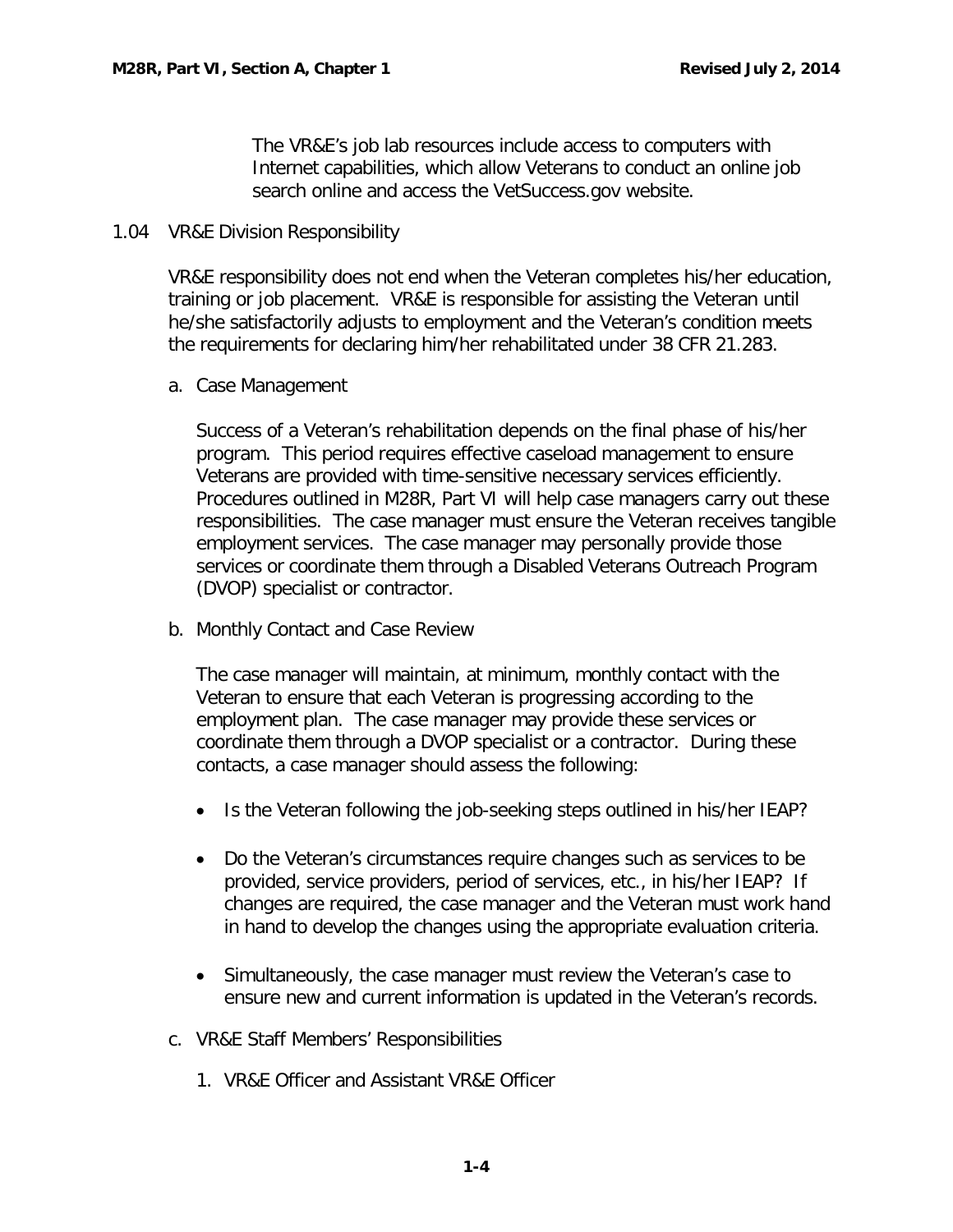- Supervises or delegates authority for contracting employment services as necessary.
- Implements established Memorandum of Understanding (MOU) and VR&E national employment agreements such as Disabled American Veterans (DAV).
- Ensures appropriate workload distribution for effective case management and timely services to Veterans.
- Conducts special case reviews. The VR&E Officer will personally, or with the assistance of a delegated team, review cases in which the Veteran has not obtained employment after an extensive and thorough job search. The Officer and/or reviewers will seek to identify and address obstacles to the success of the Veteran's current plan or recommend redeveloping the plan.
- 2. Case Manager

A Vocational Rehabilitation Counselor (VRC) or an Employment Coordinator (EC) may be assigned case management responsibilities for Veterans receiving employment services. Thus, the term "case manager" may refer to either a VRC or EC. The responsibilities for this case management include, but are not limited to:

- Developing the IEAP.
- Authorizing and coordinating the provision of services and assistance to the Veteran.
- Authorizing the delivery of goods and services, including reasonable accommodation.
- Providing direct services such as development of job-seeking skills and job development.
- Conducting the required monthly follow-up contacts with Veterans and monthly reviews of a Veteran's progress toward completing his/her vocational goal.

# <span id="page-5-0"></span>1.05 Veteran's Responsibilities

The Veteran shares responsibility in completing the vocational objectives of